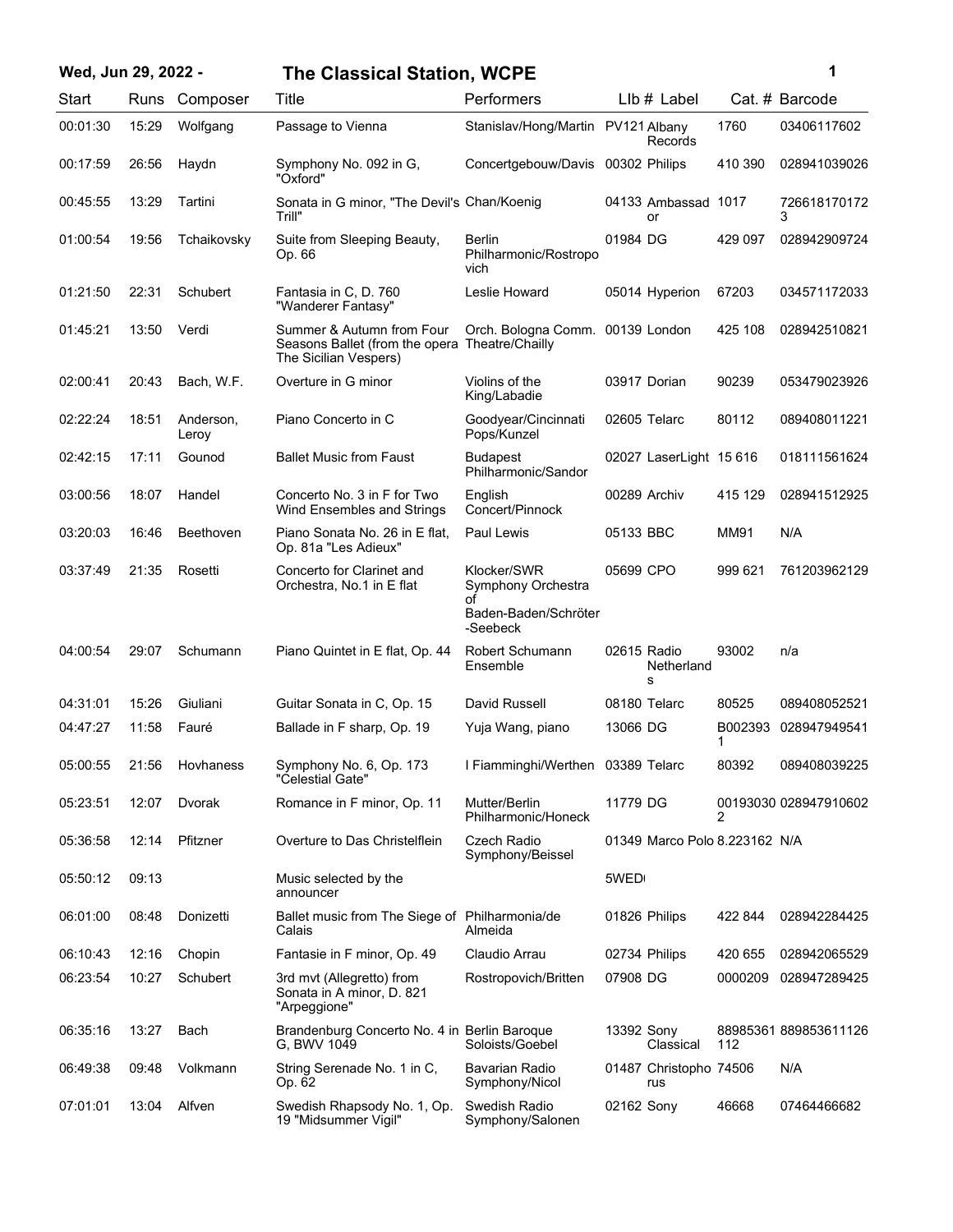| Wed, Jun 29, 2022 - |       |                  | <b>The Classical Station, WCPE</b>                                        |                                                             |            |                                      |         | 2                                      |
|---------------------|-------|------------------|---------------------------------------------------------------------------|-------------------------------------------------------------|------------|--------------------------------------|---------|----------------------------------------|
| Start               |       | Runs Composer    | Title                                                                     | Performers                                                  |            | $Llb#$ Label                         |         | Cat. # Barcode                         |
| 07:15:20            | 09:59 | Mendelssohn      | 1st mvt (Allegro vivace) from<br>Symphony No. 4 in A, Op. 90<br>"Italian" | Chicago<br>Symphony/Solti                                   |            | 00442 London                         | 414 665 | 028941466525                           |
| 07:26:54            | 09:32 | Potter, A.J.     | Rhapsody under a High Sky                                                 | <b>RTE</b><br>Sinfonietta/O'Duinn                           |            |                                      |         | 03211 Marco Polo 8.223804 730099380423 |
| 07:37:41            | 10:36 | Mozart           | 1st myt from Quintet in E flat<br>for Piano & Winds, K. 452               | Kuerti/Sommerville/Ca 05536 CBC<br>mpbell/Mason/McKay       |            | Records                              | 1137    | 059582113721                           |
| 07:49:32            | 09:53 | Respighi         | Prelude, Hen & Cuckoo from<br>The Birds                                   | Academy of St.<br>Martin-in-the-Fields/Ma<br>rriner         | 00720 EMI  |                                      | 86549   | 724358654929                           |
| 08:01:00            | 09:16 | Strauss Jr.      | Overture to Die Fledermaus                                                | Johann Strauss<br>Orchestra<br>Vienna/Francek               |            | 02339 LaserLight 15 619              |         | 018111561921                           |
| 08:11:31            | 05:15 | Beach            | Op. 128                                                                   | Joanne Polk                                                 |            | 02867 Arabesque 6693<br>Recordings   |         | 026724669323                           |
| 08:18:01            | 09:28 | Gottschalk       | <b>Grand Fantasia Triumfal</b>                                            | List/Berlin<br>Symphony/Adler                               | 00946 MMG  |                                      | 7139    | 04716371392                            |
| 08:29:59            | 07:04 | Zimmer           | Light from The Thin Red Line                                              | Vengerov/Czech<br>PO/Greenaway                              | 13280 Sony | Classical                            | 812     | 88985322 889853228126                  |
| 08:38:18            | 05:00 | Williams         | Theme from Schindler's List                                               | Little/New World<br>Philharmonic/Sutherlan<br>d             | 05870 EMI  |                                      | 65690   | 724356569027                           |
| 08:44:33            | 07:30 | Holst            | Jupiter, The Bringer of Jollity<br>from The Planets, Op. 32               | Chicago<br>Symphony/Levine                                  | 03605 DG   |                                      | 429 730 | 028942973022                           |
| 08:53:18            | 06:07 |                  | Music selected by the<br>announcer                                        |                                                             | 5WED       |                                      |         |                                        |
| 09:01:15            | 09:11 | Vivaldi          | Concerto in B minor for 4<br>Violins and Cello, Op. 3 No. 10              | Apollo's Fire/Sorrell                                       | 11010 Avie | Records                              | 2211    | 822252221121                           |
| 09:11:41            | 19:21 | Rosetti          | Concerto for Two Horns and<br>Orchestra in F                              | Wallendorf/Willis/SWR 05699 CPO<br>Symphony Orchestra<br>Ωf |            |                                      | 999 621 | 761203962129                           |
|                     |       |                  |                                                                           | Baden-Baden/Schröter<br>-Seebeck                            |            |                                      |         |                                        |
| 09:32:32            | 26:53 | Saint-Saëns      | Piano Trio No. 1 in F, Op. 18                                             | <b>Trio Wanderer</b>                                        |            | 04119 Harmonia<br>Mundi              | 901862  | 794881768028                           |
| 10:01:15            | 26:54 | Schumann         | Symphony No. 4 in D minor,<br>Op. 120 (Revised version of<br>1851)        | London Classical<br>Players/Norrington                      | 02102 EMI  |                                      | 54025   | 077775402520                           |
| 10:29:39            | 29:56 | Potter           | Piano Concerto No. 4 in E                                                 | Shelley/Tasmanian<br>Symphony                               |            | 13299 Hyperion                       | 68151   | 034571281513                           |
| 11:01:25            | 20:45 | Dvorak           | Czech Suite in D, Op. 39                                                  | Scottish Chamber<br>Orchestra/Swensen                       | 13267 Linn |                                      | 614     | 691062061476                           |
| 11:23:25            | 10:08 | <b>Delius</b>    | The Walk to the Paradise<br>Garden                                        | London<br>Symphony/Wordsworth                               |            | 06561 Musical<br>Heritage<br>Society | 513964  | 717794396423                           |
| 11:35:03            | 12:43 | <b>Balakirev</b> | In Bohemia                                                                | Singapore<br>Symphony/Hoey                                  |            | 00779 Hong Kong 8.220324 N/A         |         |                                        |
| 11:49:01            | 10:24 | Schubert         | 3rd mvt (Scherzo) from<br>Symphony No. 9 in C, D. 944<br>"Great"          | Failoni<br>Orchestra/Halasz                                 |            | 10415 Naxos                          |         | 8.572939 747313293971                  |
| 12:01:15            | 15:56 | Bach             | Brandenburg Concerto No. 6 in Tafelmusik/Lamon<br><b>B</b> flat, BWV 1051 |                                                             | 03480 Sony | Classical                            | 66289   | 074646628928                           |
| 12:18:26            | 19:57 | Strauss, R.      | Burleske for Piano &<br>Orchestra, Op. 11                                 | Janis/Chicago<br>Symphony<br>Orchestra/Reiner               |            | 00707 RCA Red<br>Seal                | 5734    | 07863557342                            |
| 12:39:53            | 11:58 | Herrmann         | Concerto Macabre                                                          | Fowke/RTE Concert<br>Orchestra/O'Duinn                      |            | 13689 Naxos                          |         | 8.554323 636943432327                  |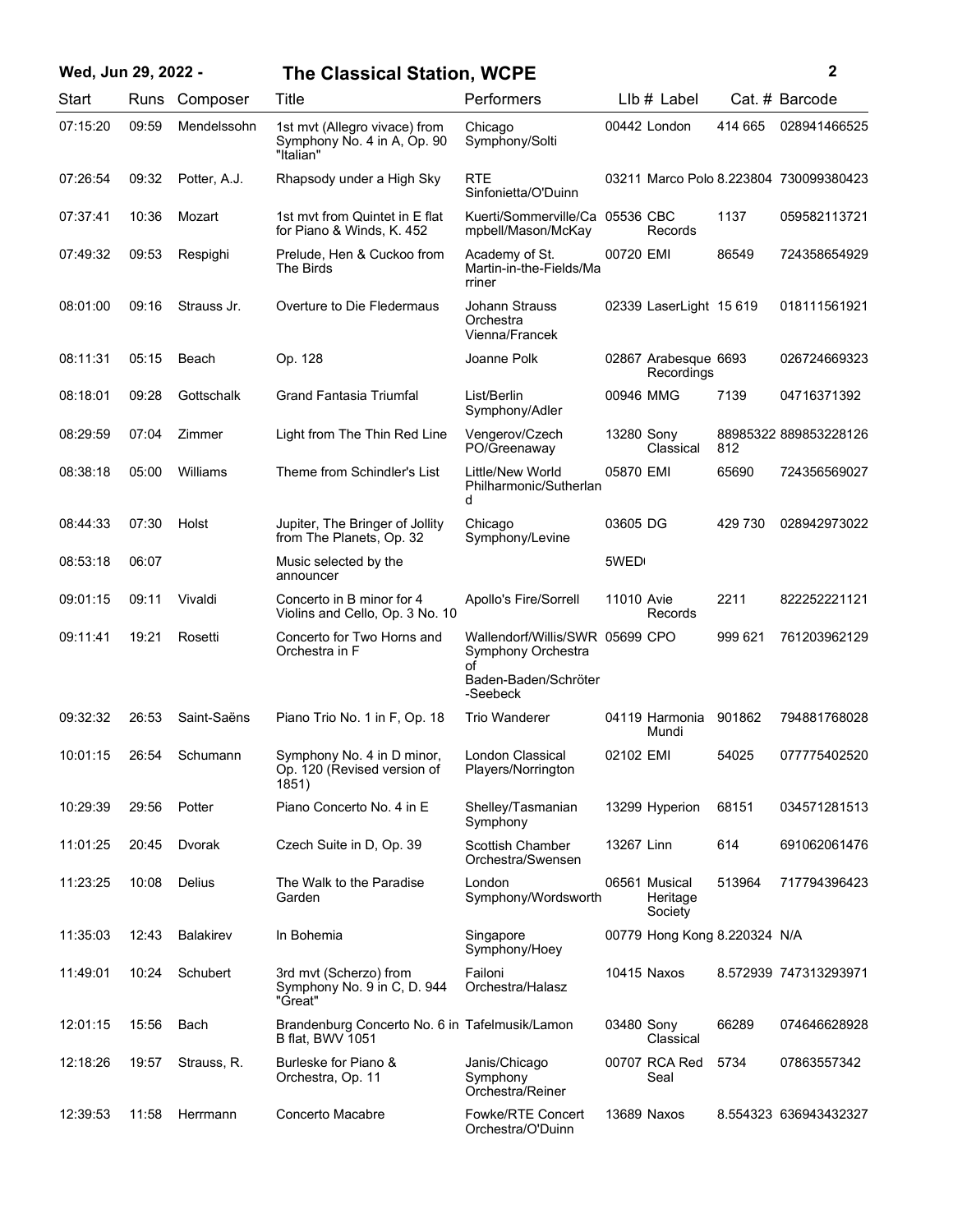## **Wed, Jun 29, 2022 - 3 The Classical Station, WCPE**

| Start    | Runs  | Composer           | Title                                                                       | Performers                                                    | LIb # Label                           |         | Cat. # Barcode             |
|----------|-------|--------------------|-----------------------------------------------------------------------------|---------------------------------------------------------------|---------------------------------------|---------|----------------------------|
| 12:53:06 | 06:19 |                    | Music selected by the<br>announcer                                          |                                                               | 5WED                                  |         |                            |
| 13:01:15 | 13:12 | <b>Blockx</b>      | <b>Flemish Dances</b>                                                       | <b>BRT</b><br>Philharmonic/Rahbari                            | 01963 Marco Polo 8.223418 73009934182 |         |                            |
| 13:15:57 | 17:53 | Telemann           | Paris Quartet No. 7                                                         | Kuijken<br>Bros/Leonhardt                                     | 04867 Sony                            | 63115   | 074646311523               |
| 13:35:20 | 24:05 | Rodrigo            | Concierto Como un<br>Divertimento                                           | Lloyd Webber/London 05882 BMG<br>Philharmonic/Lopez-C<br>obos |                                       | 84112   | 743218411229               |
| 14:01:15 | 08:46 | Chopin             | Ballade No. 1 in G minor, Op.<br>23                                         | Murray Perahia                                                | 02795 Sony                            | 64399   | 074646439920               |
| 14:11:31 | 23:41 | Haydn              | String Quartet in C, Op. 76 No. Emerson String<br>3 "Emperor"               | Quartet                                                       | 02061 DG                              | 427 657 | 028942765726               |
| 14:36:42 | 22:42 | Falla              | Nights in the Gardens of Spain Zuk/State Symphony                           | of Mexico/Batiz                                               | 06556 Musical<br>Heritage<br>Society  |         | 514068L 717794406825       |
| 15:01:14 | 22:04 | Franck             | Violin Sonata in A                                                          | St. John/Herskowitz                                           | PV130 Ancalagon 144                   |         | 854853004056               |
| 15:24:48 | 17:26 | Barmann            | <b>Concert Piece For 2 Clarinets</b><br>& Orchestra                         | Klocker/Wandel/SW<br>German Radio<br>Symphony/Tomayo          | 01999 Schwann                         | 11111   | N/A                        |
| 15:43:44 | 15:42 | Ravel              | <b>Mother Goose Suite</b>                                                   | Cincinnati<br>Symphony/P. Jarvi                               | 06393 Telarc                          | 80601   | 089408060120               |
| 16:00:41 | 12:07 | Mendelssohn        | Calm Sea & Prosperous<br>Voyage, Op. 27                                     | Bamberg<br>Symphony/Flor                                      | 01394 RCA                             | 7905    | 0786357905                 |
| 16:13:43 | 08:48 | Herrmann           | Prelude and Love Scene from<br>Vertigo                                      | <b>Hollywood Bowl</b><br>Orchestra/Mauceri                    | 02361 Philips                         | 442 425 | 028944242522               |
| 16:23:26 | 06:21 | Saint-Saëns        | Finale (Presto) from Piano<br>Concerto No. 2 in G minor, Op.<br>22          | Watts/Atlanta<br>Symphony/Levi                                | 02910 Telarc                          | 80386   | 089408038624               |
| 16:30:42 | 15:01 | ov                 | Rimsky-Korsak Capriccio espagnol, Op. 34                                    | NY<br>Philharmonic/Bernstein                                  | 05364 Sony                            | 60737   | 074646073728               |
| 16:46:58 | 07:26 | Dvorak             | Slavonic Dance in F, Op. 46<br>No. 4                                        | Royal<br>Philharmonic/Dorati                                  | 00294 London                          | 411 735 | 028941173522               |
| 16:55:19 | 04:06 | Tchaikovsky        | Cossack Dance from Mazeppa                                                  | Indianapolis<br>Symphony/Leppard                              | 02781 Koss                            | 2216    | 021299022160               |
| 17:00:40 | 05:03 | Williams           | Lando's Palace from The<br><b>Empire Strikes Back</b>                       | National<br>Philharmonic/Gerhardt                             | Downk Varese<br>Sarabande             | n/a     | n/a                        |
| 17:06:38 | 12:04 | Field              | Piano Sonata in E flat, Op. 1<br>No. 1                                      | John O'Conor                                                  | 02507 Telarc                          | 80290   | 089408029028               |
| 17:19:37 | 09:06 | Paine              | Prelude to Oedipus Tyrannus,<br>Op. 35                                      | London<br>Symphony/Klein                                      | 01323 EMI                             | 49263   | 077774926324               |
| 17:29:58 | 08:32 | Lehar              | Waltzes from Gypsy Love                                                     | Johann Strauss<br>Orchestra of<br>Vienna/Boskovsky            | 00813 EMI                             | 47020   | 077774702027               |
| 17:39:25 | 08:05 |                    | Moreno Torroba Sonatina Trianera                                            | Los Romeros                                                   | 00231 PHILIPS                         | 412 609 | 028941260925               |
| 17:48:25 | 11:00 | Grieg              | Homage March from Sigurd<br>Jorsalfar, Op. 56                               | <b>BBC Scottish</b><br>Symphony/Maksymiuk                     | 04704 Naxos                           |         | 8.550864 489103050864<br>4 |
| 18:00:40 | 06:16 | Schubert           | Finale from Piano Quintet in A,<br>D. 667 "Trout"                           | Ax/Frank/Young/Ma/M 03629 Sony<br>eyer                        |                                       | 61694   | 074646196427               |
| 18:07:51 | 05:14 | Anderson,<br>Leroy | Promenade & First Day of<br>Spring                                          | studio<br>orchestra/Fennell                                   | 03555 Mercury                         | 432 013 | 028943201322               |
| 18:14:00 | 14:59 | Bach, J.C.         | Symphony in G minor                                                         | Academy of Ancient<br>Music/Standage                          | 02595 Chandos                         | 0540    | 095115054024               |
| 18:30:14 | 07:29 | Verdi              | Spring from Four Seasons<br>Ballet (from the opera The<br>Sicilian Vespers) | Orch. Bologna Comm. 00139 London<br>Theatre/Chailly           |                                       | 425 108 | 028942510821               |